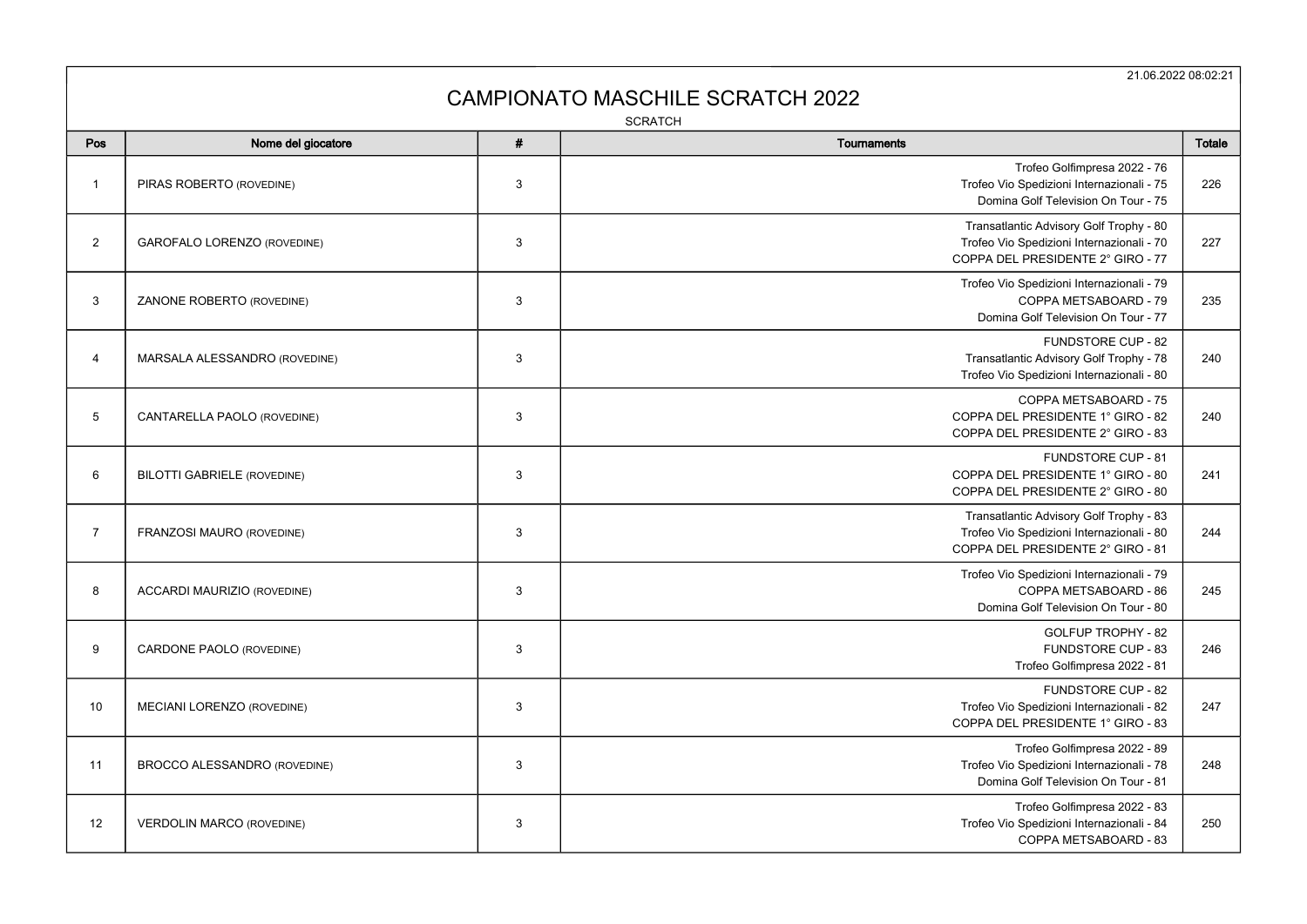| Pos | Nome del giocatore                      | $\pmb{\#}$ | <b>Tournaments</b>                                                                                                    | <b>Totale</b> |
|-----|-----------------------------------------|------------|-----------------------------------------------------------------------------------------------------------------------|---------------|
| 13  | MORLUNGHI ANDREA (ROVEDINE)             | 3          | Trofeo Golfimpresa 2022 - 79<br>Trofeo Vio Spedizioni Internazionali - 83<br>COPPA DEL PRESIDENTE 2° GIRO - 89        | 251           |
| 14  | SIBILIA STEFANO (ROVEDINE)              | 3          | Transatlantic Advisory Golf Trophy - 85<br>Trofeo Golfimpresa 2022 - 84<br>Trofeo Vio Spedizioni Internazionali - 83  | 252           |
| 15  | MONTAGNA ALESSANDRO (ROVEDINE)          | 3          | COPPA DEL PRESIDENTE 1° GIRO - 86<br>COPPA DEL PRESIDENTE 2° GIRO - 86<br>Domina Golf Television On Tour - 80         | 252           |
| 16  | CARDONE FRANCESCO ROCC (ROVEDINE)       | 3          | <b>GOLFUP TROPHY - 87</b><br>COPPA METSABOARD - 82<br>Domina Golf Television On Tour - 84                             | 253           |
| 17  | LELLA CARLO DANTE (ROVEDINE)            | 3          | Trofeo Vio Spedizioni Internazionali - 82<br>COPPA DEL PRESIDENTE 1° GIRO - 85<br>Domina Golf Television On Tour - 87 | 254           |
| 18  | <b>GURRIERI LUDOVICO (ROVEDINE)</b>     | 3          | <b>FUNDSTORE CUP - 85</b><br>Transatlantic Advisory Golf Trophy - 85<br>COPPA METSABOARD - 85                         | 255           |
| 19  | LONGHI MATTEO (ROVEDINE)                | 3          | GOLFUP TROPHY - 86<br>Transatlantic Advisory Golf Trophy - 86<br>Trofeo Golfimpresa 2022 - 84                         | 256           |
| 20  | BEVERINA ANDREA (ROVEDINE)              | 3          | Transatlantic Advisory Golf Trophy - 85<br>Trofeo Golfimpresa 2022 - 87<br>Domina Golf Television On Tour - 84        | 256           |
| 21  | <b>BONATI LUCA CARLO (ROVEDINE)</b>     | 3          | GOLFUP TROPHY - 87<br>COPPA DEL PRESIDENTE 1° GIRO - 89<br>Domina Golf Television On Tour - 81                        | 257           |
| 22  | PETROVIC BRANKO (ROVEDINE)              | 3          | Trofeo Vio Spedizioni Internazionali - 88<br>COPPA METSABOARD - 85<br>Domina Golf Television On Tour - 86             | 259           |
| 23  | PIRONDINI ALESSANDRO (ROVEDINE)         | 3          | Trofeo Vio Spedizioni Internazionali - 87<br>COPPA METSABOARD - 88<br>Domina Golf Television On Tour - 86             | 261           |
| 24  | <b>BIZZARRI LUCA (ROVEDINE)</b>         | 3          | Trofeo Golfimpresa 2022 - 84<br>Trofeo Vio Spedizioni Internazionali - 86<br>COPPA METSABOARD - 91                    | 261           |
| 25  | <b>BUZZOTTA MASSIMILIANO (ROVEDINE)</b> | 3          | COPPA METSABOARD - 85<br>COPPA DEL PRESIDENTE 2° GIRO - 87<br>Domina Golf Television On Tour - 89                     | 261           |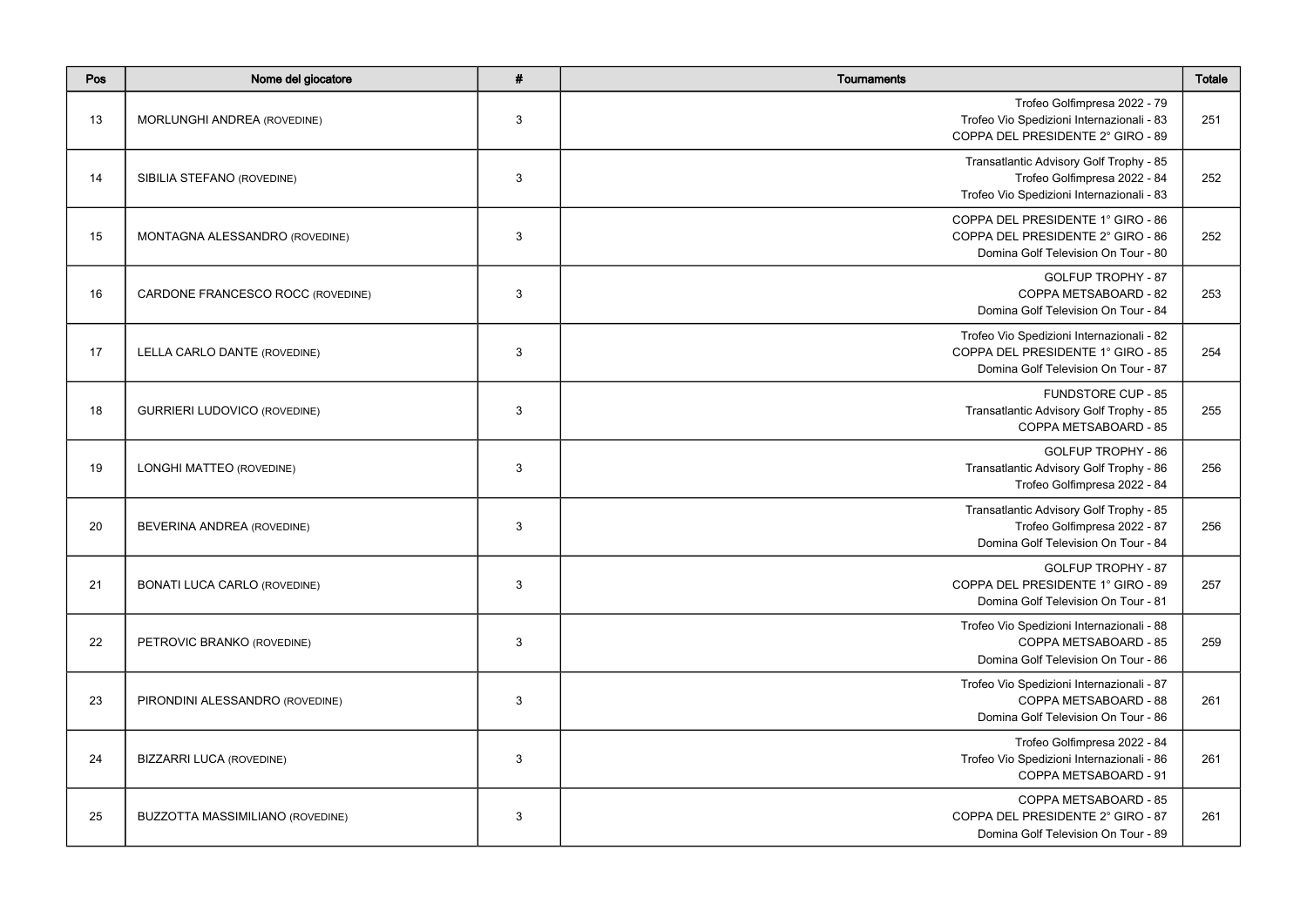| Pos | Nome del giocatore                  | $\pmb{\#}$ | <b>Tournaments</b>                                                                                                    | Totale |
|-----|-------------------------------------|------------|-----------------------------------------------------------------------------------------------------------------------|--------|
| 26  | BALCONI MATTEO ANGELO (ROVEDINE)    | 3          | <b>GOLFUP TROPHY - 87</b><br><b>FUNDSTORE CUP - 88</b><br>Transatlantic Advisory Golf Trophy - 88                     | 263    |
| 27  | SUZZI STEFANO ANDREA (ROVEDINE)     | 3          | Trofeo Vio Spedizioni Internazionali - 89<br>COPPA DEL PRESIDENTE 1° GIRO - 88<br>Domina Golf Television On Tour - 87 | 264    |
| 28  | VAGHI ALESSANDRO (ROVEDINE)         | 3          | Trofeo Golfimpresa 2022 - 89<br>Trofeo Vio Spedizioni Internazionali - 88<br>COPPA METSABOARD - 88                    | 265    |
| 29  | TRAVERSO ROBERTO (ROVEDINE)         | 3          | COPPA DEL PRESIDENTE 1° GIRO - 86<br>COPPA DEL PRESIDENTE 2° GIRO - 95<br>Domina Golf Television On Tour - 84         | 265    |
| 30  | <b>ORICCI GIUSEPPE (ROVEDINE)</b>   | 3          | COPPA METSABOARD - 86<br>COPPA DEL PRESIDENTE 2° GIRO - 88<br>Domina Golf Television On Tour - 92                     | 266    |
| 31  | <b>COLCIAGO GIORGIO (ROVEDINE)</b>  | 3          | Transatlantic Advisory Golf Trophy - 86<br>COPPA DEL PRESIDENTE 1° GIRO - 93<br>Domina Golf Television On Tour - 88   | 267    |
| 32  | DA RE GIANFRANCO (ROVEDINE)         | 3          | Trofeo Vio Spedizioni Internazionali - 91<br>COPPA DEL PRESIDENTE 1° GIRO - 92<br>Domina Golf Television On Tour - 85 | 268    |
| 33  | <b>BORDIN LUCA (ROVEDINE)</b>       | 3          | <b>GOLFUP TROPHY - 91</b><br>COPPA METSABOARD - 92<br>Domina Golf Television On Tour - 85                             | 268    |
| 34  | <b>GURRIERI LUCA (ROVEDINE)</b>     | 3          | FUNDSTORE CUP - 89<br>COPPA DEL PRESIDENTE 1° GIRO - 90<br>COPPA DEL PRESIDENTE 2° GIRO - 90                          | 269    |
| 35  | PASTORE CLAUDIO (ROVEDINE)          | 3          | Trofeo Golfimpresa 2022 - 95<br>Trofeo Vio Spedizioni Internazionali - 87<br>Domina Golf Television On Tour - 88      | 270    |
| 36  | JANNUZZELLI ALBERTO (ROVEDINE)      | 3          | GOLFUP TROPHY - 89<br>COPPA METSABOARD - 93<br>Domina Golf Television On Tour - 90                                    | 272    |
| 37  | LO SCIUTO EMANUELE (ROVEDINE)       | 3          | GOLFUP TROPHY - 91<br><b>FUNDSTORE CUP - 92</b><br>COPPA METSABOARD - 90                                              | 273    |
| 38  | <b>BONFANTE MAURIZIO (ROVEDINE)</b> | 3          | Trofeo Vio Spedizioni Internazionali - 86<br>COPPA DEL PRESIDENTE 2° GIRO - 98<br>Domina Golf Television On Tour - 91 | 275    |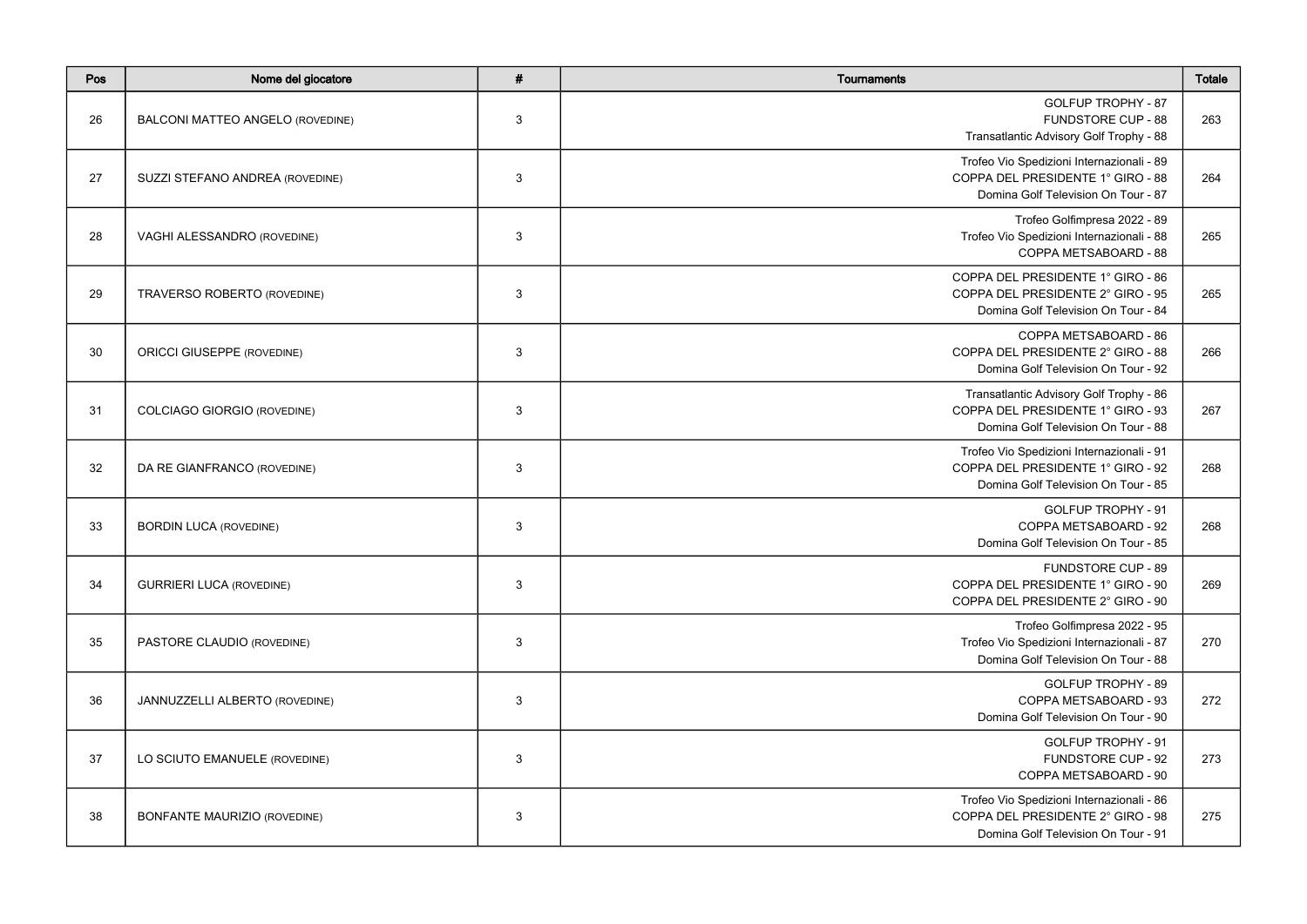| Pos | Nome del giocatore                     | $\#$         | Tournaments                                                                                                                 | Totale |
|-----|----------------------------------------|--------------|-----------------------------------------------------------------------------------------------------------------------------|--------|
| 39  | ROSSI ROBERTO (ROVEDINE)               | 3            | Transatlantic Advisory Golf Trophy - 94<br>Trofeo Golfimpresa 2022 - 91<br>Trofeo Vio Spedizioni Internazionali - 93        | 278    |
| 40  | STURZO EMANUELE (ROVEDINE)             | $\mathbf{3}$ | FUNDSTORE CUP - 96<br>Trofeo Vio Spedizioni Internazionali - 91<br>COPPA METSABOARD - 91                                    | 278    |
| 41  | NOLANO GIOVANNI (ROVEDINE)             | $\mathbf{3}$ | COPPA METSABOARD - 92<br>COPPA DEL PRESIDENTE 2° GIRO - 93<br>Domina Golf Television On Tour - 94                           | 279    |
| 42  | LENOCI LORENZO (ROVEDINE)              | $\mathbf{3}$ | COPPA DEL PRESIDENTE 1° GIRO - 97<br>COPPA DEL PRESIDENTE 2° GIRO - 90<br>Domina Golf Television On Tour - 92               | 279    |
| 43  | <b>MONOPOLI GIANMICHELE (ROVEDINE)</b> | 3            | GOLFUP TROPHY - 92<br>Trofeo Golfimpresa 2022 - 92<br>COPPA DEL PRESIDENTE 1° GIRO - 96                                     | 280    |
| 44  | CERRI FRANCO (ROVEDINE)                | 3            | COPPA METSABOARD - 92<br>COPPA DEL PRESIDENTE 1° GIRO - 96<br>COPPA DEL PRESIDENTE 2° GIRO - 93                             | 281    |
| 45  | RICCOTELLI STEFANO (ROVEDINE)          | $\mathbf 3$  | <b>GOLFUP TROPHY - 94</b><br>Trofeo Vio Spedizioni Internazionali - 94<br>Domina Golf Television On Tour - 95               | 283    |
| 46  | CASANOVA INNOCENZO ALBERTO (ROVEDINE)  | 3            | Transatlantic Advisory Golf Trophy - 95<br>COPPA METSABOARD - 93<br>COPPA DEL PRESIDENTE 2° GIRO - 95                       | 283    |
| 47  | DEROSA ANDREA (ROVEDINE)               | $\mathbf{3}$ | GOLFUP TROPHY - 96<br>Transatlantic Advisory Golf Trophy - 90<br>COPPA DEL PRESIDENTE 1° GIRO - 97                          | 283    |
| 48  | PAOLI CLAUDIO (ROVEDINE)               | 3            | Transatlantic Advisory Golf Trophy - 99<br>Trofeo Vio Spedizioni Internazionali - 93<br>Domina Golf Television On Tour - 93 | 285    |
| 49  | CASARINO ANDREA (ROVEDINE)             | $\mathbf{3}$ | COPPA METSABOARD - 93<br>COPPA DEL PRESIDENTE 1° GIRO - 97<br>Domina Golf Television On Tour - 95                           | 285    |
| 50  | CELONE FRANCESCO VITTORIO (ROVEDINE)   | 3            | GOLFUP TROPHY - 99<br>Transatlantic Advisory Golf Trophy - 97<br>Domina Golf Television On Tour - 89                        | 285    |
| 51  | TORREGIANI PIERANGELO (ROVEDINE)       | $\mathbf{3}$ | <b>FUNDSTORE CUP - 97</b><br>COPPA DEL PRESIDENTE 1° GIRO - 96<br>COPPA DEL PRESIDENTE 2° GIRO - 93                         | 286    |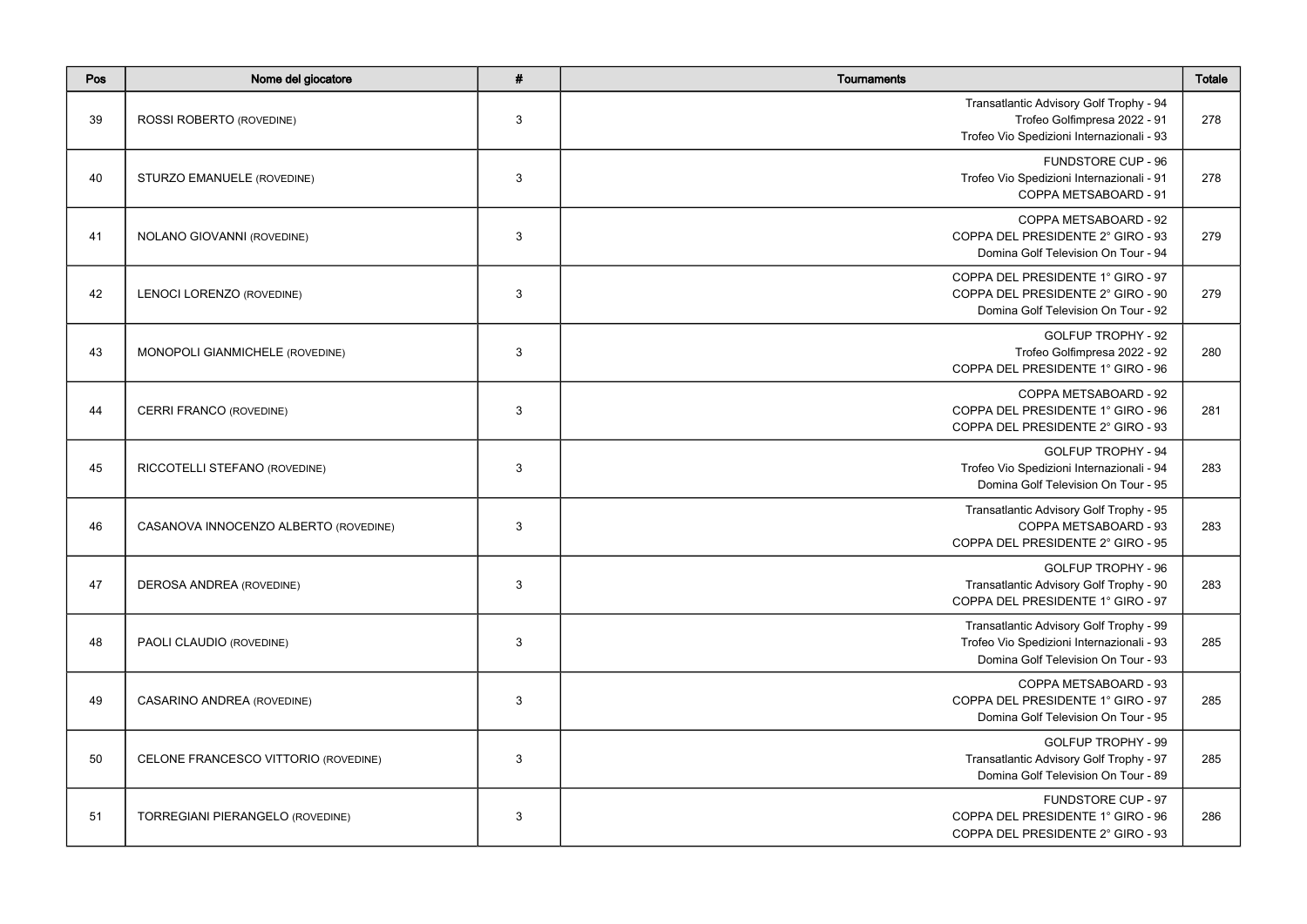| Pos | Nome del giocatore                 | $\pmb{\#}$   | Tournaments                                                                                                             | Totale |
|-----|------------------------------------|--------------|-------------------------------------------------------------------------------------------------------------------------|--------|
| 52  | <b>GARANO NICOLA (ROVEDINE)</b>    | 3            | Transatlantic Advisory Golf Trophy - 97<br>Trofeo Golfimpresa 2022 - 96<br>COPPA DEL PRESIDENTE 1° GIRO - 96            | 289    |
| 53  | COSTANTINO CORRADO (ROVEDINE)      | $\mathbf{3}$ | GOLFUP TROPHY - 106<br>COPPA METSABOARD - 89<br>COPPA DEL PRESIDENTE 1° GIRO - 94                                       | 289    |
| 54  | RIMOLDI ALESSANDRO (ROVEDINE)      | $\sqrt{3}$   | COPPA METSABOARD - 99<br>COPPA DEL PRESIDENTE 1° GIRO - 107<br>Domina Golf Television On Tour - 84                      | 290    |
| 55  | <b>VICUNA RENATO (ROVEDINE)</b>    | $\mathbf{3}$ | GOLFUP TROPHY - 99<br>COPPA DEL PRESIDENTE 1° GIRO - 98<br>Domina Golf Television On Tour - 95                          | 292    |
| 56  | RUGGIERO MARCELLO (ROVEDINE)       | 3            | FUNDSTORE CUP - 104<br>COPPA DEL PRESIDENTE 1° GIRO - 96<br>COPPA DEL PRESIDENTE 2° GIRO - 93                           | 293    |
| 57  | SIGILLO' ALEXANDER (ROVEDINE)      | 3            | Transatlantic Advisory Golf Trophy - 95<br>COPPA DEL PRESIDENTE 1° GIRO - 103<br>COPPA DEL PRESIDENTE 2° GIRO - 97      | 295    |
| 58  | CANTARELLI ALESSANDRO (ROVEDINE)   | 3            | GOLFUP TROPHY - 100<br><b>FUNDSTORE CUP - 99</b><br>Transatlantic Advisory Golf Trophy - 99                             | 298    |
| 59  | LA VECCHIA GABRIELE (ROVEDINE)     | 3            | Trofeo Vio Spedizioni Internazionali - 100<br>COPPA METSABOARD - 99<br>COPPA DEL PRESIDENTE 1° GIRO - 101               | 300    |
| 60  | MANNESCHI MIRKO (ROVEDINE)         | 3            | FUNDSTORE CUP - 104<br>Trofeo Vio Spedizioni Internazionali - 92<br>COPPA DEL PRESIDENTE 1° GIRO - 105                  | 301    |
| 61  | CIMA LUCA (ROVEDINE)               | 3            | FUNDSTORE CUP - 111<br>Transatlantic Advisory Golf Trophy - 102<br>Trofeo Golfimpresa 2022 - 92                         | 305    |
| 62  | MARRUBINI GIORGIO CARLO (ROVEDINE) | 3            | Trofeo Vio Spedizioni Internazionali - 99<br>COPPA METSABOARD - 105<br>Domina Golf Television On Tour - 102             | 306    |
| 63  | FRATTINI GIUSEPPE (ROVEDINE)       | 3            | GOLFUP TROPHY - 102<br>Transatlantic Advisory Golf Trophy - 103<br>COPPA DEL PRESIDENTE 2° GIRO - 104                   | 309    |
| 64  | LEONARDI DIEGO (ROVEDINE)          | $\mathbf{3}$ | Transatlantic Advisory Golf Trophy - 119<br>Trofeo Golfimpresa 2022 - 117<br>Trofeo Vio Spedizioni Internazionali - 116 | 352    |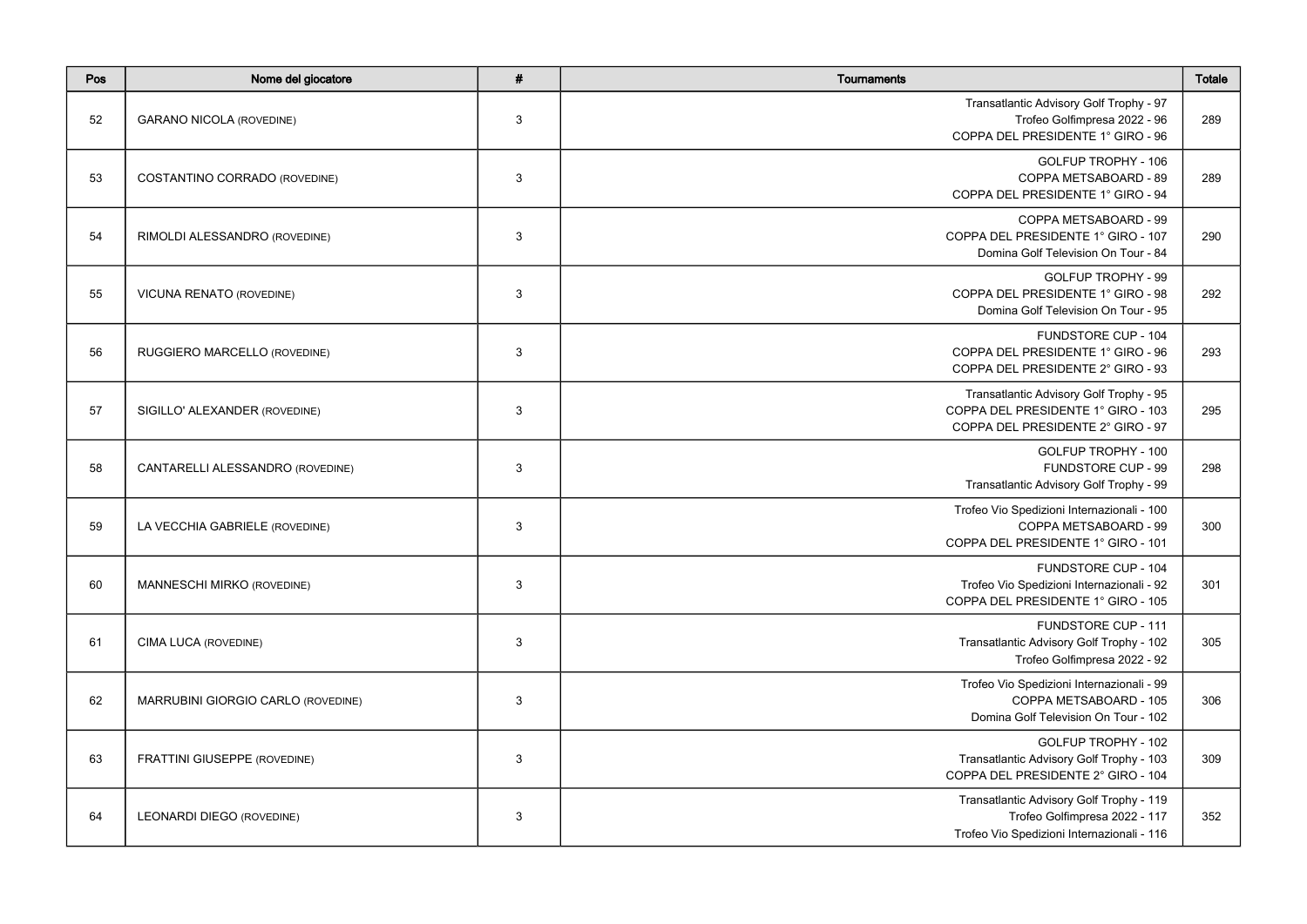| Pos | Nome del giocatore                  | #              | <b>Tournaments</b>                                                                    | <b>Totale</b> |
|-----|-------------------------------------|----------------|---------------------------------------------------------------------------------------|---------------|
| 65  | <b>BIGONI ALESSANDRO (ROVEDINE)</b> | $\overline{2}$ | COPPA DEL PRESIDENTE 1° GIRO - 76<br>COPPA DEL PRESIDENTE 2° GIRO - 77                | 153           |
| 66  | CASIELLO EDOARDO (ROVEDINE)         | $\overline{2}$ | COPPA DEL PRESIDENTE 1° GIRO - 84<br>COPPA DEL PRESIDENTE 2° GIRO - 74                | 158           |
| 67  | D'ANDREA PIETRO (ROVEDINE)          | $\overline{2}$ | Transatlantic Advisory Golf Trophy - 86<br>Domina Golf Television On Tour - 76        | 162           |
| 68  | MONETA SEBASTIANO (ROVEDINE)        | $\overline{2}$ | COPPA DEL PRESIDENTE 1° GIRO - 76<br>COPPA DEL PRESIDENTE 2° GIRO - 87                | 163           |
| 69  | ALBERTI GIAN PIETRO (RAPALLO)       | $\overline{2}$ | Transatlantic Advisory Golf Trophy - 89<br>Domina Golf Television On Tour - 83        | 172           |
| 70  | MICHEL EMMANUEL (ROVEDINE)          | $\overline{2}$ | COPPA DEL PRESIDENTE 1° GIRO - 84<br>Domina Golf Television On Tour - 90              | 174           |
| 71  | D'ACUNTO ANTONIO (ROVEDINE)         | $\overline{2}$ | COPPA DEL PRESIDENTE 1° GIRO - 91<br>COPPA DEL PRESIDENTE 2° GIRO - 87                | 178           |
| 72  | ORLANDO MAURIZIO (ROVEDINE)         | $\overline{2}$ | COPPA DEL PRESIDENTE 1° GIRO - 92<br>COPPA DEL PRESIDENTE 2° GIRO - 87                | 179           |
| 73  | <b>SGUINZO CESARE (ROVEDINE)</b>    | $\overline{2}$ | FUNDSTORE CUP - 93<br>COPPA METSABOARD - 92                                           | 185           |
| 74  | LO IACONO ROBERTO (ROVEDINE)        | $\overline{2}$ | COPPA DEL PRESIDENTE 1° GIRO - 93<br>COPPA DEL PRESIDENTE 2° GIRO - 93                | 186           |
| 75  | PERI GIANMARCO (ROVEDINE)           | $\overline{2}$ | COPPA DEL PRESIDENTE 1° GIRO - 96<br>COPPA DEL PRESIDENTE 2° GIRO - 93                | 189           |
| 76  | RAVIZZINI ALBERTO (ROVEDINE)        | $\overline{2}$ | <b>GOLFUP TROPHY - 95</b><br>Trofeo Golfimpresa 2022 - 95                             | 190           |
| 77  | CACCIA DAVIDE (ROVEDINE)            | $\overline{2}$ | GOLFUP TROPHY - 100<br>Domina Golf Television On Tour - 92                            | 192           |
| 78  | <b>MONETA FILIPPO (ROVEDINE)</b>    | $\overline{2}$ | Trofeo Vio Spedizioni Internazionali - 103<br>Domina Golf Television On Tour - 91     | 194           |
| 79  | BILOTTI FERDINANDO (ROVEDINE)       | $\overline{2}$ | COPPA DEL PRESIDENTE 1° GIRO - 97<br>COPPA DEL PRESIDENTE 2° GIRO - 98                | 195           |
| 80  | ZAMBELLI PAOLO (ROVEDINE)           | $\overline{2}$ | COPPA DEL PRESIDENTE 1° GIRO - 99<br>COPPA DEL PRESIDENTE 2° GIRO - 99                | 198           |
| 81  | SAMPIETRO ACHILLE (ROVEDINE)        | $\overline{2}$ | Transatlantic Advisory Golf Trophy - 103<br>Trofeo Vio Spedizioni Internazionali - 97 | 200           |
| 82  | YEO JONG YEOL (ROVEDINE)            | $\overline{2}$ | COPPA DEL PRESIDENTE 2° GIRO - 102<br>Domina Golf Television On Tour - 98             | 200           |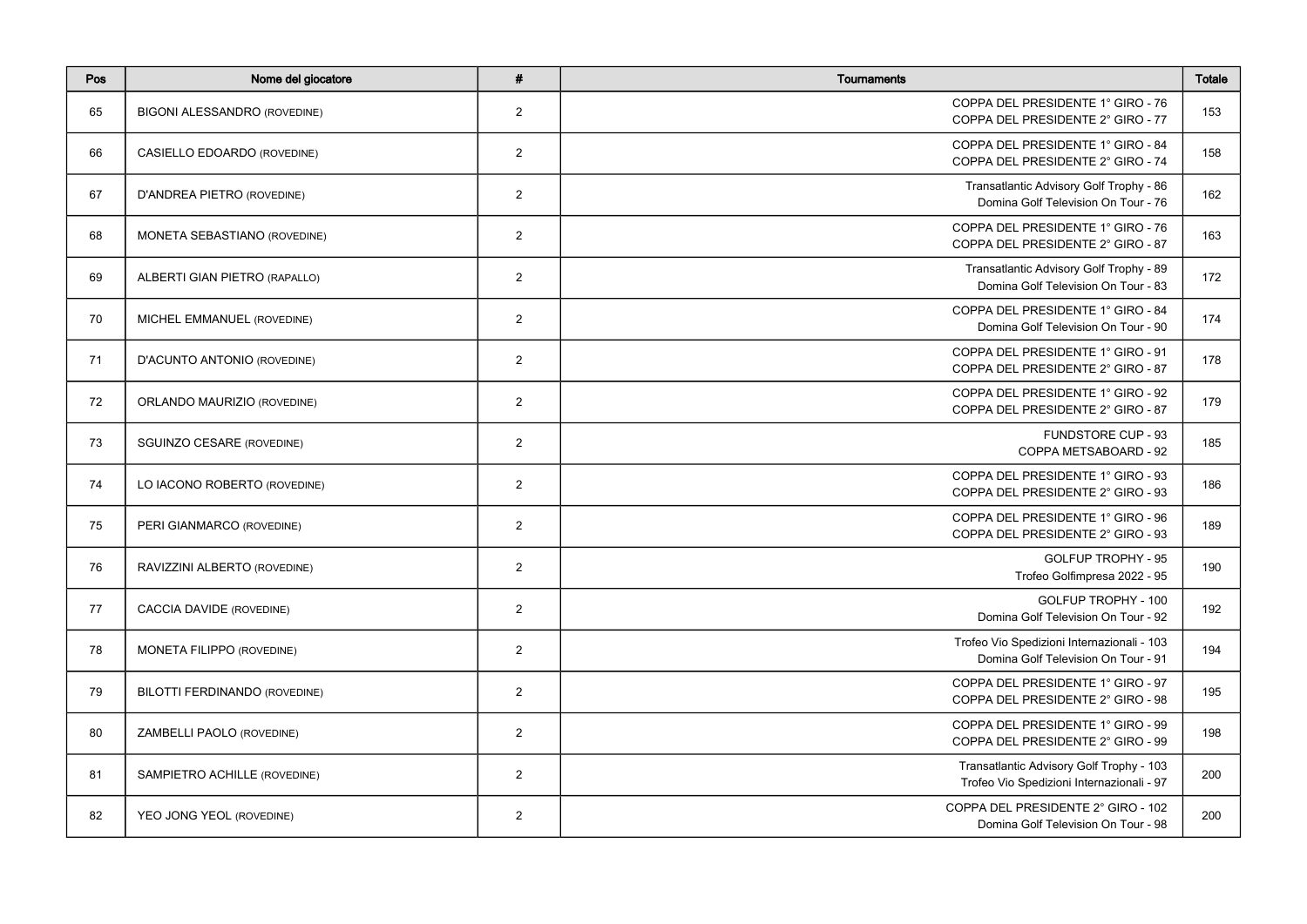| Pos | Nome del giocatore                    | $\#$           | <b>Tournaments</b>                                                | <b>Totale</b> |
|-----|---------------------------------------|----------------|-------------------------------------------------------------------|---------------|
| 83  | VANONI ALESSANDRO (ROVEDINE)          | $\overline{2}$ | COPPA METSABOARD - 99<br>COPPA DEL PRESIDENTE 1° GIRO - 103       | 202           |
| 84  | MARINELLI LUCA (ROVEDINE)             | $\overline{2}$ | FUNDSTORE CUP - 110<br>Trofeo Vio Spedizioni Internazionali - 110 | 220           |
| 85  | PIRAS FRANCO (ROVEDINE)               | $\mathbf{1}$   | Domina Golf Television On Tour - 72                               | 72            |
| 86  | CATTANEO ALBERTO (ROVEDINE)           | $\mathbf{1}$   | <b>FUNDSTORE CUP - 84</b>                                         | 84            |
| 87  | RACCAGNI ANTONIOLI DANIEL (ROVEDINE)  | $\mathbf{1}$   | Transatlantic Advisory Golf Trophy - 85                           | 85            |
| 88  | LELLA DOMENICO (ROVEDINE)             | $\mathbf{1}$   | Transatlantic Advisory Golf Trophy - 89                           | 89            |
| 89  | CANEVINI LUCIANO (ROVEDINE)           | $\mathbf{1}$   | Domina Golf Television On Tour - 89                               | 89            |
| 90  | MAGNASCHI PAOLO (ROVEDINE)            | $\mathbf{1}$   | Domina Golf Television On Tour - 90                               | 90            |
| 91  | DEGLI ALBERTI FABIANO (ROVEDINE)      | $\mathbf{1}$   | GOLFUP TROPHY - 91                                                | 91            |
| 92  | KO JOONGIN (ROVEDINE)                 | $\mathbf{1}$   | COPPA DEL PRESIDENTE 1° GIRO - 91                                 | 91            |
| 93  | ANASTASI ANTONIO (ROVEDINE)           | $\mathbf{1}$   | COPPA METSABOARD - 92                                             | 92            |
| 94  | LANDO MATTEO (ROVEDINE)               | $\mathbf{1}$   | COPPA DEL PRESIDENTE 2° GIRO - 92                                 | 92            |
| 95  | <b>SUH INBOK (ROVEDINE)</b>           | $\mathbf{1}$   | COPPA DEL PRESIDENTE 1° GIRO - 92                                 | 92            |
| 96  | <b>MALTA NICOLA (ROVEDINE)</b>        | $\mathbf{1}$   | Trofeo Golfimpresa 2022 - 93                                      | 93            |
| 97  | MELLERIO ANDREA STEFANO (CREMA)       | $\mathbf{1}$   | GOLFUP TROPHY - 93                                                | 93            |
| 98  | FILECCIA ANDREA (ROVEDINE)            | $\mathbf{1}$   | Trofeo Vio Spedizioni Internazionali - 93                         | 93            |
| 99  | MODENA GIANCARLO (ROVEDINE)           | $\mathbf{1}$   | <b>FUNDSTORE CUP - 94</b>                                         | 94            |
| 100 | MASNAGHETTI MICHELE (ROVEDINE)        | $\mathbf{1}$   | <b>GOLFUP TROPHY - 95</b>                                         | 95            |
| 101 | DAL VERME FILIPPO (ROVEDINE)          | $\mathbf{1}$   | Trofeo Golfimpresa 2022 - 95                                      | 95            |
| 102 | PIETROGRANDE LUCA (ROVEDINE)          | $\mathbf{1}$   | Trofeo Golfimpresa 2022 - 97                                      | 97            |
| 103 | D'AMELJ DANIELE (ROVEDINE)            | $\mathbf{1}$   | COPPA DEL PRESIDENTE 2° GIRO - 97                                 | 97            |
| 104 | KIM SUNG JUN (ROVEDINE)               | $\mathbf{1}$   | COPPA DEL PRESIDENTE 2° GIRO - 99                                 | 99            |
| 105 | SCHIRINZI ROSARIO FRANCO (ROVEDINE)   | $\mathbf{1}$   | COPPA DEL PRESIDENTE 2° GIRO - 99                                 | 99            |
| 106 | CORTI MAURIZIO (ROVEDINE)             | $\mathbf{1}$   | FUNDSTORE CUP - 100                                               | 100           |
| 107 | ZORATTI IVANO (ROVEDINE)              | $\mathbf{1}$   | Trofeo Vio Spedizioni Internazionali - 101                        | 101           |
| 108 | MAFFEI EDOARDO (ROVEDINE)             | $\mathbf{1}$   | COPPA DEL PRESIDENTE 1° GIRO - 101                                | 101           |
| 109 | RANDONE MASSIMO BRUTO (CREMA)         | $\mathbf{1}$   | Trofeo Vio Spedizioni Internazionali - 102                        | 102           |
| 110 | <b>BONZANINI PIERLUIGI (ROVEDINE)</b> | $\mathbf{1}$   | Trofeo Golfimpresa 2022 - 102                                     | 102           |
| 111 | PEDRAZZINI GIANCARLO (ROVEDINE)       | $\mathbf{1}$   | Transatlantic Advisory Golf Trophy - 102                          | 102           |